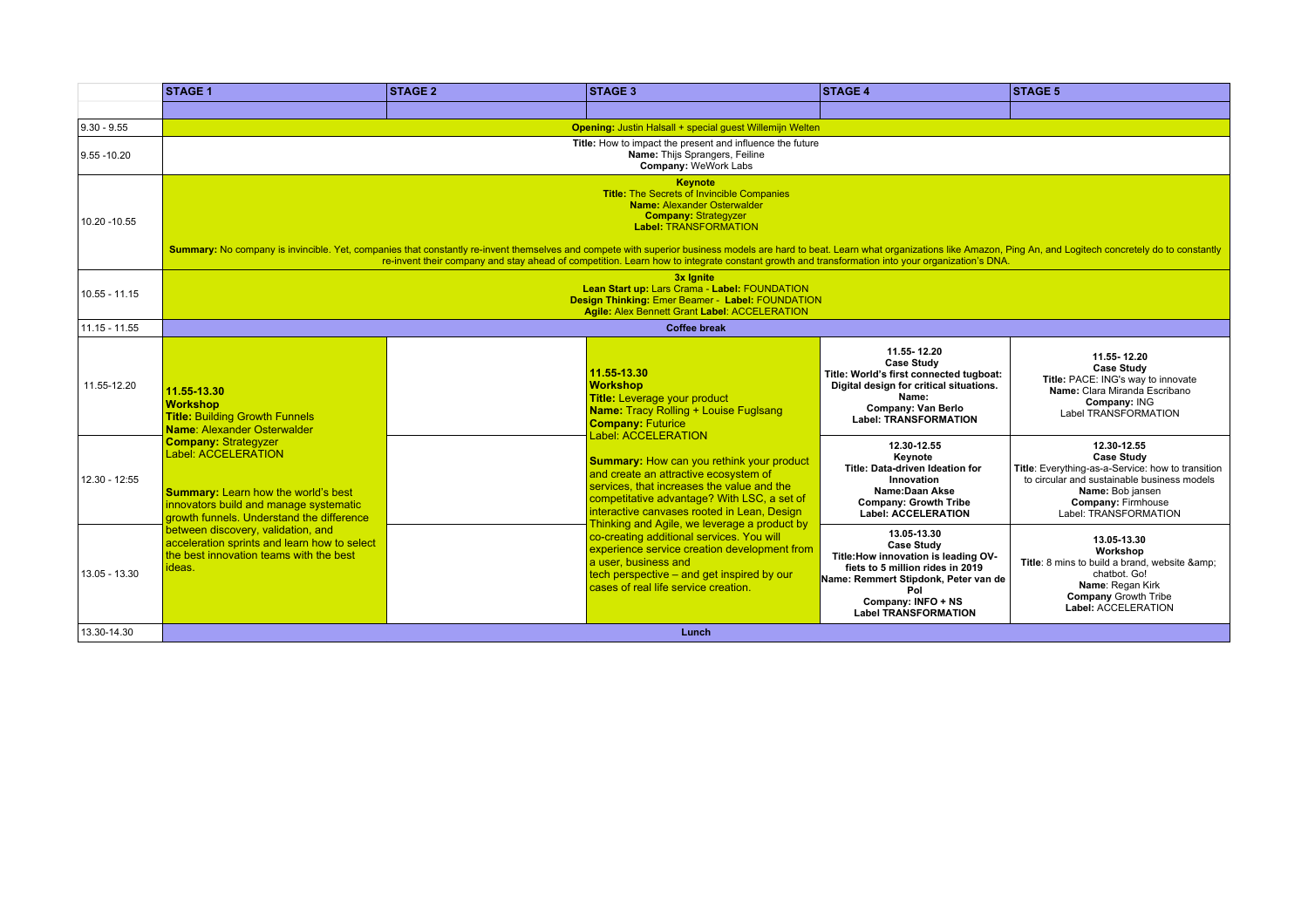| 14.30-14.55<br>14.55-15.05 | <b>Keynote</b><br><b>Title:</b> Can corporates deliver successful<br>platforms?<br><b>Name: Hugo Raaijmakers</b><br><b>Company: PA Consulting</b><br><b>Label: ACCELERATION</b><br><b>Summary:</b> If you look at today's most<br>successful companies, most of them are<br>olatform businesses. Established corporates<br>are facing substantial disruption in the<br>market, leading in many cases to product<br>commodization. As a result many regard<br>Platform business models as a direction for<br>new revenues and growth. Success is not<br>quaranteed because Platforms are complex.<br>What are the challenges, opportunities and<br>pitfalls for corporates to successfully design,<br>develop and launch platforms? In this<br>keynote Hugo will explain the key<br>characteristics of a successful platform<br>approach.<br>Wisseltijd                                                                                                                                                                                                                                                                                      | <b>4 Round tables</b><br>$14:30 - 15:10$               | <b>10 Round tables</b><br>$14:30 - 15:10$               | 14.30-14.55<br><b>Case Study</b><br>Title: Beyond Agility: From team health<br>checks to OKRs at Delivery Hero<br>Name: Lina Yassin<br>Company: Delivery Hero<br>Label: TRANSFORMATION<br>Label                      | 14.30-14.55<br>Keynote<br>Title: Towards intelligent connectivity; The role<br>of the mobile industry in the digital<br>transformation.<br>Name: Afke Schaart<br>Company: GSMA<br>Label: FOUNDATION<br>Wisseltijd                                      |
|----------------------------|---------------------------------------------------------------------------------------------------------------------------------------------------------------------------------------------------------------------------------------------------------------------------------------------------------------------------------------------------------------------------------------------------------------------------------------------------------------------------------------------------------------------------------------------------------------------------------------------------------------------------------------------------------------------------------------------------------------------------------------------------------------------------------------------------------------------------------------------------------------------------------------------------------------------------------------------------------------------------------------------------------------------------------------------------------------------------------------------------------------------------------------------|--------------------------------------------------------|---------------------------------------------------------|----------------------------------------------------------------------------------------------------------------------------------------------------------------------------------------------------------------------|--------------------------------------------------------------------------------------------------------------------------------------------------------------------------------------------------------------------------------------------------------|
| 15.05-15.30                | <b>Keynote</b><br><b>Title:</b> A new vision of leadership<br><b>Name: Sonja Kresojevic</b><br><b>Company: The Seedtime Collective</b><br><b>Label: TRANSFORMATION</b><br><b>Summary:</b> To innovate we need to embrace<br>uncertainty and failure as individuals.<br>leaders and as organizations. It also means<br>we need to show vulnerability and admit we<br>don't have all the answers but are willing to<br>make that much-needed leap of faith. And to<br>drive long-lasting and sustainable changes<br>in our organizations, to truly create the<br>culture of innovation and entrepreneurship,<br>we need to stop relying on grassroots<br>movements and start to lead.<br>In this talk, Sonja will share her experience<br>as an innovation leader and executive<br>driving change in large organizations and<br>challenge you to answer questions such as:<br>When do you show up as a leader? How do<br>you learn? Are your life and work aligned<br>with your value and purpose? What's<br>preventing you from embracing change?<br>How can you influence and create a culture<br>of entrepreneurship in your organization? | Wisseltijd<br><b>4 Round tables</b><br>$15:20 - 16:00$ | Wisseltijd<br><b>10 Round tables</b><br>$15:20 - 16:00$ | 15.05-15.30<br><b>Case Study</b><br>Title: Service through Squads: Organizing<br>Operations Around Clients for Shipping<br><b>Success</b><br>Name: Jan van Casteren<br><b>Company: Flexport</b><br>Label: FOUNDATION | 15.05-15.30<br><b>Fireside Chat</b><br>Title: A 'feet in the mud' fireside chat on real life<br>experiences of growth and innovation.<br>Name: Aleksa Vukotic & Conny Dorrestijn<br>Company: thestartuptechfactory.tech   BankiFi<br>Label: FOUNDATION |
| 15.30-15.40                | Wisseltiid                                                                                                                                                                                                                                                                                                                                                                                                                                                                                                                                                                                                                                                                                                                                                                                                                                                                                                                                                                                                                                                                                                                                  |                                                        |                                                         | Wisseltiid                                                                                                                                                                                                           | Wisseltiid                                                                                                                                                                                                                                             |